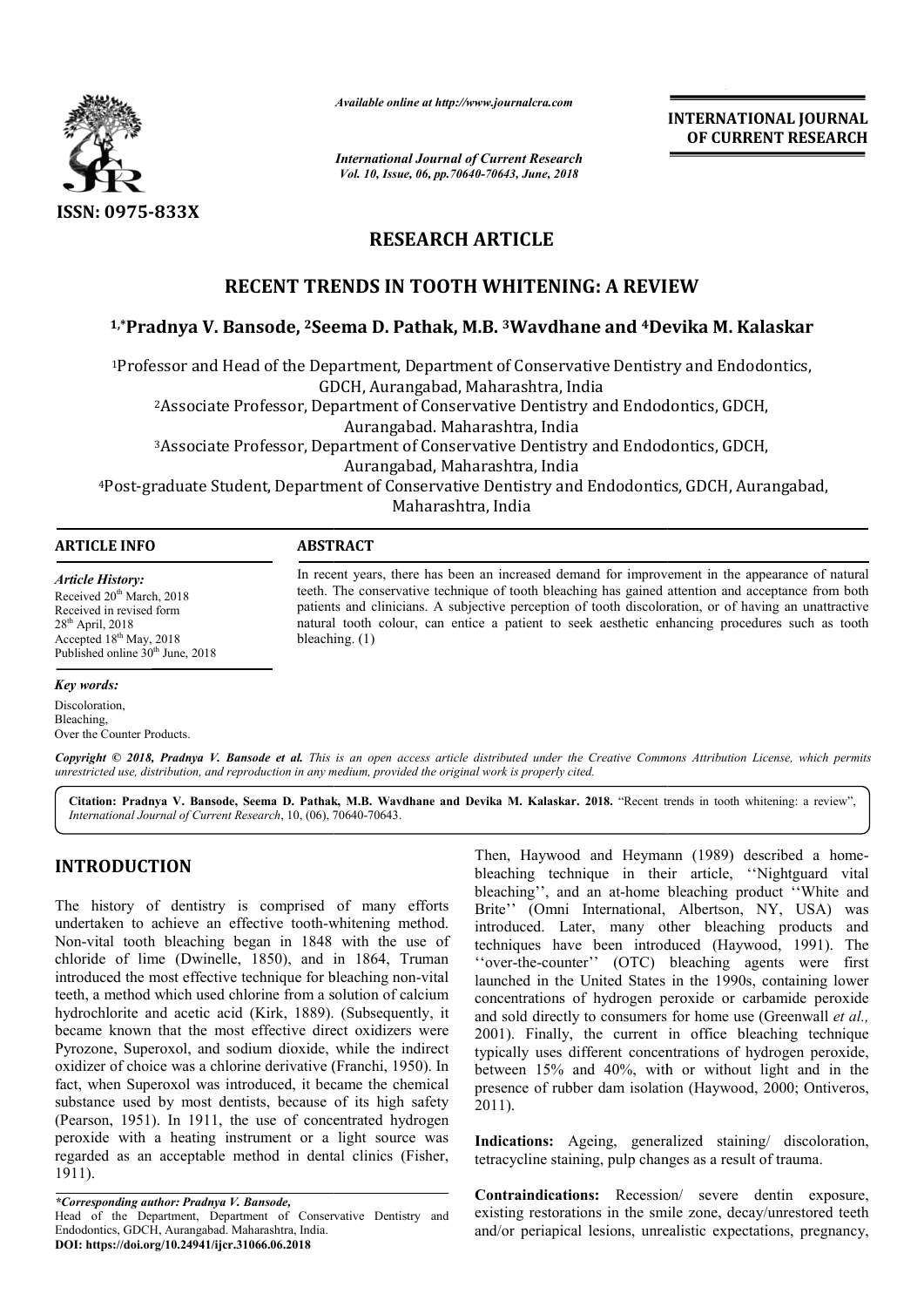cracks with exposed dentin, dry mouth and poor oral hygiene. (Simmons)

# **Types**

**Vital tooth bleaching:** There are three fundamental approaches for bleaching vital teeth: in-office or power bleaching, at-home or dentist supervised night-guard bleaching, and bleaching with over-the-counter (OTC) products (Kihn, 2007). First, in-office bleaching utilizes a high concentration of tooth-whitening agents (25–40% hydrogen peroxide). Here, the dentist has complete control throughout the procedure and has the ability to stop it when the desired shade/effect is achieved. In this procedure, the whitening gel is applied to the teeth after protection of the soft tissues by rubber dam or alternatives (Powell and Bales, 1991), and the peroxide will further be activated (or not) by heat or light for around one hour in the dental office (Sulieman, 2004). Different types of curing lights including; halogen curing lights, Plasma arc lamp, Xe–halogen light (Luma Arch), Diode lasers (both 830 and 980 nm wavelength diode lasers), or Metal halide (Zoom) light can be used to activate the bleaching gel or accelerate the whitening effect. The in-office treatment can result in significant whitening after only one treatment, but many more may be needed to achieve an optimum result (Sulieman, 2005). Second, at-home or dentist-supervised night-guard bleaching basically involves the use of a low concentration of whitening agent (10–20% carbamide peroxide, which equals 3.5–6.5% hydrogen peroxide). In general, it is recommended that the 10% carbamide peroxide be used 8 h per day, and the 15–20% carbamide peroxide 3–4 h per day. This treatment is carried out by the patients themselves, but it should be supervised by dentists during recall visits. The bleaching gel is applied to the teeth through a custom-fabricated mouth guard worn at night for at least 2 weeks. This technique has been used for many decades and is probably the most widely used (Sulieman, 2005). The at-home technique offers many advantages: self administration by the patient, less chair-side time, high degree of safety, fewer adverse effects, and low cost. Despite the fact that patients are able to bleach at their own pace, this at-home bleaching technique, with its various concentrations of bleaching materials and regimens, has become the gold standard by which other techniques are judged. However, it is by no means without disadvantages, since active patient compliance is mandatory and the technique suffers from high dropout rates (Leonard *et al.,* 2003). In addition, color change is dependent on diligence of use, and the results are sometimes less than ideal, since some patients do not remember to wear the trays every day. In contrast, excessive use by overzealous patients is also possible, which frequently causes thermal sensitivity, reported to be as high as 67% (Haywood, 1992). A 35% concentration of hydrogen peroxide is recommended by some clinicians for in-office dental bleaching, followed by athome bleaching with gels containing 10%, 15%, or 20% carbamide peroxide (Langsten *et al.,* 2002). Bailey and Swift (1992) showed that higher-concentration bleaching agents can produce more peroxide radicals for bleaching, resulting in a faster whitening process. However, this rapid process of bleaching may increase the side-effects of tooth sensitivity, gingival irritation, throat irritation, and nausea (Broome, 1998). Finally, over-the-counter (OTC) bleaching products have increased in popularity in recent years. These products are composed of a low concentration of whitening agent (3– 6% hydrogen peroxide) and are self-applied to the teeth via gum shields, strips, or paint-on product formats. They are also available as whitening dentifrices, pre-fabricated trays, whitening strips, and toothpastes (Zantner *et al.,* 2007). They should be applied twice per day for up to 2 weeks.

**Non-vital tooth bleaching:** There are numerous non-vital bleaching techniques used today, for example, walking bleach and modified walking bleach, non-vital power bleaching, and inside/outside bleaching. The walking bleach technique involves sealing a mixture of sodium perborate with water into the pulp chamber of the affected tooth, a procedure that is repeated at intervals until the desired bleaching result is achieved. This technique is modified with a combination of 30% hydrogen peroxide and sodium perborate sealed into the pulp chamber for one week; this is known as modified walking bleach. In internal non-vital power bleaching, hydrogen peroxide gel (30–35%) is placed in the pulp chamber and activated either by light or heat, and the temperature is usually between 50 and 60°C maintained for five minutes before the tooth is allowed to cool for a further 5 min. Then, the gel is removed, the tooth is dried, and the 'walking bleach technique' is used between visits until the tooth is reviewed 2 weeks later to assess if further treatment is needed. Finally, the inside/outside bleaching technique is a combination of internal bleaching of non-vital teeth with the home bleaching technique (Setien *et al.,* 2008).

**Recent trends in tooth whitening:** For most of the last century, when it came to oral care, the profession of dentistry was the only scientific and professional resource available to the individual. This reality has changed and the industry has led the way in scientific research on a vast array of over-thecounter (OTC) dental products. Considering the many choices of OTC products available in the marketplace, it is increasingly difficult to select the proper product(s). A large supply and variety of OTC dental products has prompted a great number of questions by the population and even by the general dentist. (Maltz, 2009). An *in vitro* study was to evaluate the whitening effect of four available OTC products (one whitening dentifrice, one mouth rinse, one paint-on gel and one set of strips) compared with a 10% carbamide peroxide at-home bleaching gel. On the basis of these findings, all groups were effective in tooth whitening in comparison with conventional toothpaste, with the exception of Crest 3D White toothpaste. Crest 3D White mouth rinse showed significantly lower color changes than Dazzling White, Crest 3D White strips and Opalescence PF. Dazzling White and Crest 3D White strips were found to be as effective as Opalescence PF in tooth whitening. Further clinical studies are required to confirm the whitening effect of these products in *in vivo* conditions (Karadas *et al.,* 2015). Another clinical study compared the efficacy of three different bleaching techniques with respect to the bleaching times required in order to achieve six grades of whitening in human teeth. Following the manufacturers' instructions (cycles), it took an average of 16 days with the over-the-counter bleaching technique, seven days when using the at home bleaching technique and, with the in-office bleaching technique, the result may be achieved in one day. In principle, the higher the concentration of the active ingredient, the faster tooth lightening occurs (in minutes) (Auschill *et al.,*  2015).

# **Products**

**Whitening Dentifrices:** Toothpastes that claim to have toothwhitening properties represent more than 50% of the OTC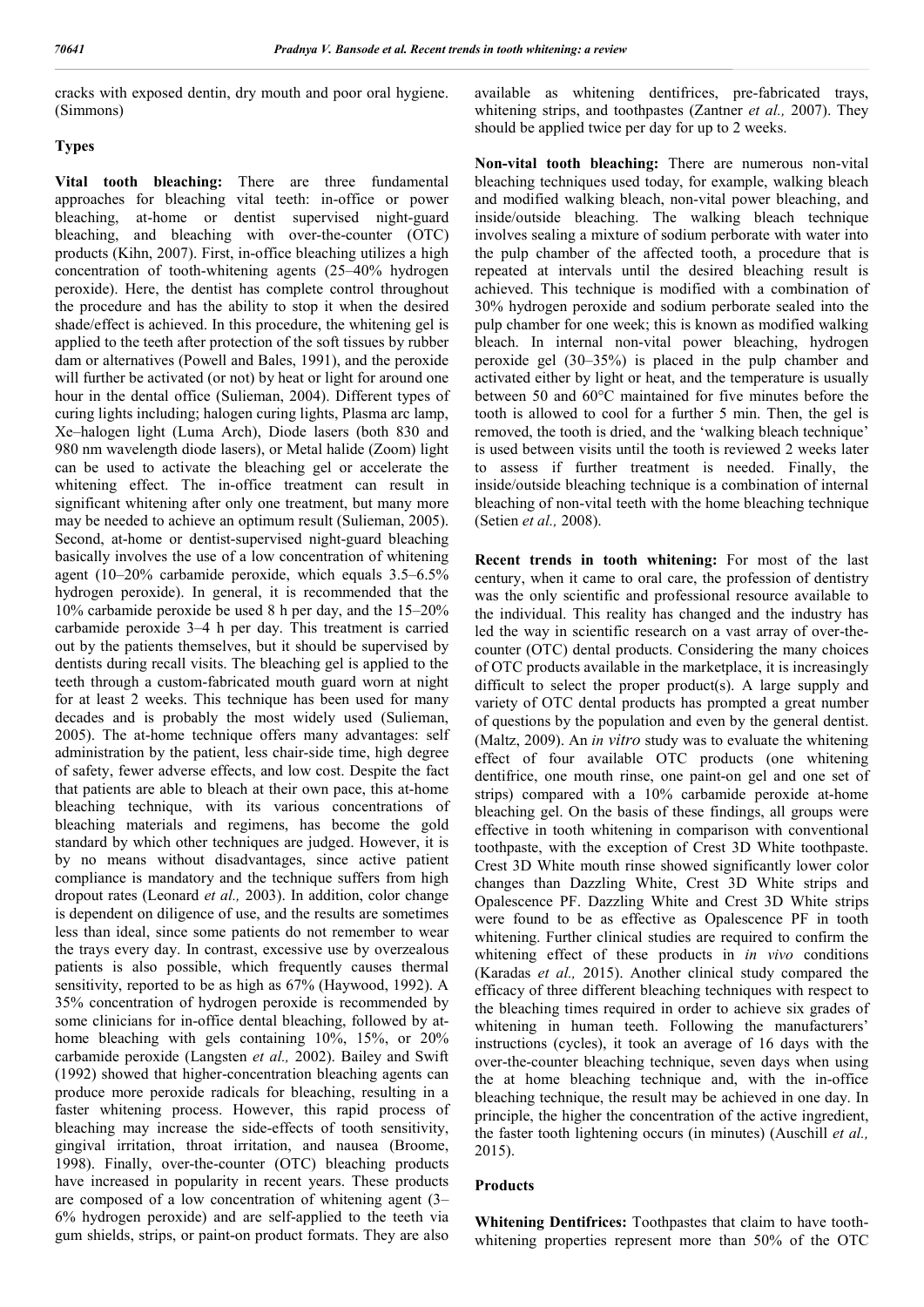products and rarely contain carbamide or hydrogen peroxide, or any other kind of bleaching agent. Their stain-removal ability is related to the large quantity of abrasives in their formulation, which remove superficial extrinsic stains. The active components of tooth whitening dentifrices include enzymes that break down the organic molecules of biological film. Additionally, abrasives such as alumina, dicalcium phosphate dihydrate and silica are also present in the formulation to promote stain-removal. However, the toothpaste abrasiveness needs to be moderated in order to prevent excessive wear to the underlying enamel and dentin (Demarco, 2009).

**Whitening Mouthrinses:** Whitening mouthrinses appeared recently in the market and manufacturers advertised that they could prevent stains and fight plaque build-up. Generally, a low concentration of hydrogen peroxide (1.5%) is present and sodium hexametaphosphate can also be included in the formulation to protect the teeth surface from new stains (Demarco, 2009).

## **Listerine Whitening**

**Composition:** Water, alcohol (8%), hydrogen peroxide (2%), sodium phosphate, poloxamer 407, sodium lauryl sulfate, sodium citrate, mint flavoring, menthol, eucalyptol, sodium saccharin, and sucralose

pH: 5.6

**Manufacturer:** KIK Custom Products, Etobicoke, Canada(8) Colgate Plax Whitening.

**Composition:** Water, sorbitol, ethyl alcohol, hydrogen peroxide (1.5%), poloxamer 338, polissorlato 20, methyl salicylate, menthol, saccharin sodium, and CI 42090.

### pH: 3.4

Manufacturer: Colgate Palmolive Indústria e Comércio Ltda., São José dos Campos, Brazil (Lima *et al.,* 2012).

**Whitening Strips:** These products were created aiming to avoid the use of trays. Adhesive strips containing bleaching agents are bonded to the anterior teeth, and they release the active ingredient during relatively short time periods (5 to 60 minutes), once or twice a day. The active ingredient is hydrogen peroxide (HP) in low concentrations (5 to 14%). Studies have demonstrated that there is an increase in the whitening effect when the strips are used for 28 days compared to 14 days, and that the whitening effect could be maintained for 2 years. In a recent systematic review, when whitening strips were compared to the ADA recommended bleaching protocol, i.e. 10% carbamide peroxide in a tray, a similar bleaching effectiveness was observed. However, tooth sensitivity was more pronounced than that observed when the trays were used. It was also observed that strips with higher concentrations (14%) of hydrogen peroxide increased both the whitening effect and the side effects when compared to strips containing 6% of HP. It should be kept in mind that the 10% carbamide peroxide gel contains a 3.3% hydrogen peroxide proportion, almost half of the 6% concentration found in the strips, but a greater volume of gel is placed in the tray as compared to the amount of active ingredient present in the

strips (Demarco *et al.,* 2009). There are two strip-based systems described in the literature and currently marketed (Crest Whitestrips™ and Crest Professional Whitestrips™, The Procter and Gamble Company, Cincinnati, OH, USA). Both of these whitening systems use a flexible, polyethylene strip that is coated with an adhesive hydrogen peroxide bleaching gel. The strips carry 150-200 milligrams of whitening gel distributed uniformly across the strip surface. (Strip size and surface area varies based on arch form, hence the differences in total dose.) The hydrogen peroxide concentration on whitening strips has ranged from 5.3% up to 6.5% in the professionally- dispensed system. Wearing time has been for 30 minutes twice daily for 14 days or longer (Gerlach *et al.,* 2001).

**Whitening dental floss and toothbrushes:** Recently, manufacturers of oral care products have developed other methods with alleged whitening properties. Whitening dental floss has been introduced to promote stain reduction around the interproximal and sub-gingival areas. The stain-removal properties are associated with the presence of silica in the composition, which promotes a superficial surface abrasion during application in the interdental region. However, no clinical report is available comparing its effectiveness in relation to non-whitening dental floss. Besides being used in a home oral hygiene routine, manual or power toothbrushes can also be used to maintain the whitening effect or prevent extrinsic stains after bleaching treatments. A clinical study compared the ability of two toothbrushes (power or manual) to maintain the color of whitened teeth after an at-home bleaching treatment with 15% carbamide peroxide. After 6 months, the post-bleaching results demonstrated that the power toothbrush group showed a better ability to maintain the whitening effect than that of the manual toothbrush group (Demarco *et al.,* 2009).

**Paint-on gels and liquids:** Paint-on gels or varnishes are OTC barrier-free whitening products that present hydrogen or carbamide peroxide in a suspension that is brushed by an applicator over the tooth surface and which adheres to enamel. (Demarco, 2009) An 18% carbamide peroxide (equivalent to 6.5% hydrogen peroxide) paint-on liquid is available as an OTC agent (Colgate Simply White Clear Whitening Gel, Colgate-Palmolive, New York, NY). Another OTC paint-on liquid is also available (Crest Night Effects, Procter and Gamble, Cincinnati, OH) as a 19% sodium percarbonate bleaching film (Perdigão *et al.,* 2004).

**Otc tray with gel activated by light:** A new product has become available recently in drug stores or on the Internet, consisting of a universal tray that can be adapted by the individual himself. This tray then receives a gel that is activated by a compact LED unit. The manufacturer claims that the bleaching effect is similar to that of a supervised athome bleaching with a tray, but it does not clarify what is the active ingredient. It should be emphasized that light activation does not seem to be necessary to increase or accelerate the bleaching process. Furthermore, a tray with adaptation problems may cause soft oral tissue damage, occlusal problems and/or poor adhesion to the treatment (Demarco *et al.,* 2009).

**Chewing gum:** Chewing gum with sodium hexametaphosphate (4.0 - 7.5%) has been introduced as an OTC product for home-use bleaching claiming to prevent